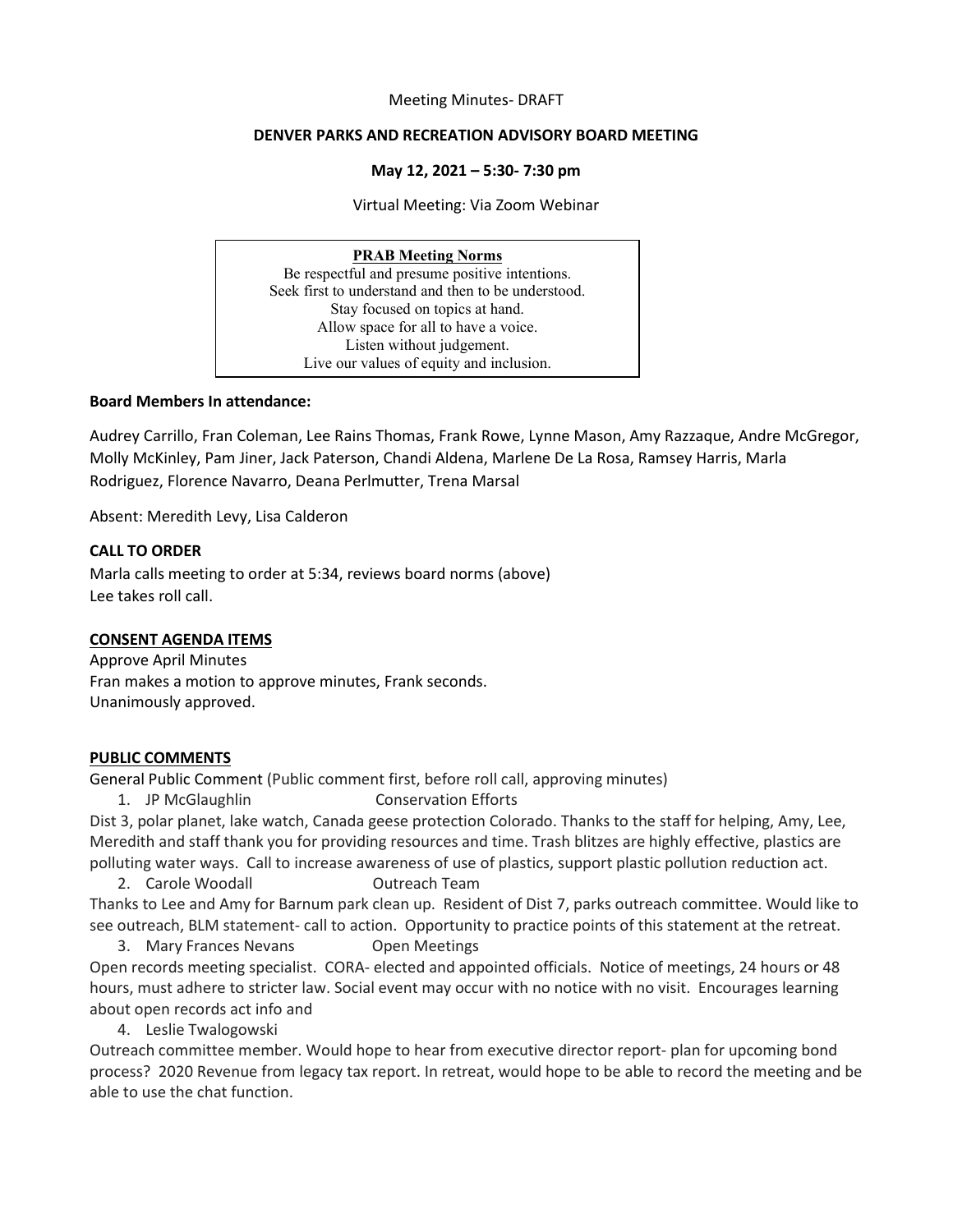## **PUBLIC HEARINGS:**

Strategic Acquisition Plan \*Power Point Presentation attached Presented by DPR staff: Kathy LeVeque Luke McKay

Back to PRAB on June 9th for a recommendation.

# **Strategic Acquisition Plan (SAP) Public Hearing: Public Comment:**

1. Darrell Watson In Favor

Dist 9 resident, Denver park trust chair, in favor of plan and encourages PRAB support. Equity and resilience addressed in this plan. This plan provides accountability for this plan. Specific goals and measurable outcomes. Comes with a toolbox when engaging with DPR in acquisition. Plan can be operationalized.

2. Woody Garnsey Park Hill Golf Course...

Consistent with recommendation From PRAB in 2020, encourages support of acquiring Park Hill golf course, purchased easement in 1997, 2019 partners bought land subject to agreement, restoration money provided to repair the golf course. West side is pushing a planning agenda. Easement- open space and conservational purposes. If west side does not, Denver should purchase land and should be no more than fair market value. Denver has fallen behind and we need 150 acres of open space.

3. Amy Harris In favor

Supports the acquisition plan. NE park hill resident. 2A funding- buy this property (Park Hill) as a park, would benefit the neighborhood.

4. Carol Woodall

What do Kathy and Luke mean by unique species? Considering migratory birds?

Response- no specifics, depends on property to determine if there might be a unique opportunity. Each site is different with different unique species to the site.

Board discussion in support of plan: outreach, strategy to engage with community.

## **PRESENTATIONS:**

CIP Briefing- Gordon Robertson \*Power Point Presentation attached Needs to add a line for acquisition \$5M this year and next, moving to \$7.5M Equity index considered in making decisions

Board discussion to clarify various locations mentioned: Where is Heron pond park in Globeville? Along river, East of Washington of 53rd Harvard Gulch- Rosedale South Platte- CDOT project, alameda north to wastewater building New bridge crossing at waste water building (I-25)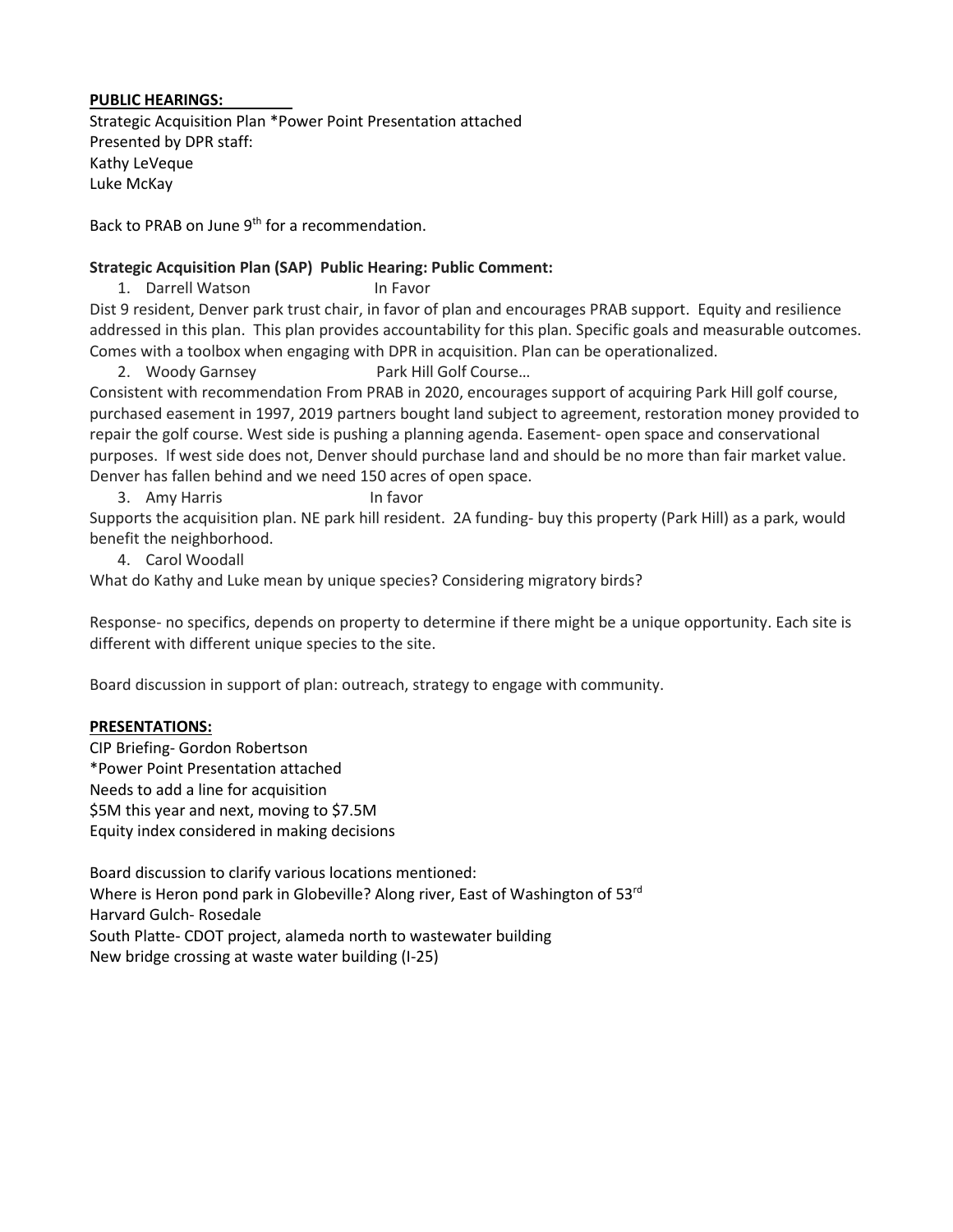Scott- will have a public process that DPR will announce next week. This is just a list of high priority projects.

Equity map- also considers safety. Many projects being funded with limited funds. Various buckets of how these projects are funded.

# **PRAB COMMITTEE REPORTS**

Executive Committee: Retreat discussion Acknowledge that it was disappointing to cancel, apologize for inconvenience.

June  $5<sup>th</sup>$  seems like a long time away, but it is not.

Have time to understand each others perspectives and build relationships Public meetings doesn't seem to work for building relationships, solely on committees and the role of PRAB. Would like to create at least 2 opportunities for relationships building outside of that.

Molly- what if we can't attend? Questions or prompts in advance to contribute to discussion Marla- we will try to get all voices if people can't attend. As of now, 5 PRAB members can't come on 6/5.

Reminder that Dr. Tyler recommended that we do this work- committee work, functions of the PRAB.

Role of the public will be only to watch, not participate. Part of the conversation is how we can dialogue with the public, will propose a plan and discuss at the retreat. If it were in person, public would be allowed also.

## Outreach Committee (Marlene)

Discussed retreat, Park Hill golf course, naming of Isabel Phalis park (mother requested naming), interested in guidelines for park naming.

Lee- rec center outreach needed from PRAB. Seems like a topic that Outreach committee can take on. How do we help get the word out about rec centers re-opening and the summer activities for youth? \*Youth sports flyer attached

Audrey/ Marlene- So far on this committee, we have had nothing to do with recreation and it seems like the outreach committee should take on issues like recreation.

# Planning, Design, Funding, Accessibility (Florence)

Opportunity to strategic plan moving forward.

Next steps for dogs off leash. Requesting more information about this issue and the committee is working on gathering the information. This is in the process and will be brough back to PRAB. Discussion about engaging with the public.

# Operations, Maintenance, Budget (Frank)

Sent an email to PRAB with an update on process so far. Please read this email and send any feedback to Frank. Went through the report and checked game plan, equity, BLM, community voice. Cut off on the  $24<sup>th</sup>$ for any further feedback.

Clarify whether it is an aspirational statement or a realistic statement. Will send out after meeting and can get final feedback on 6/9 and then hopes to have them ready for department on 7/14. Use notes section on the google doc and add your name in case there are questions.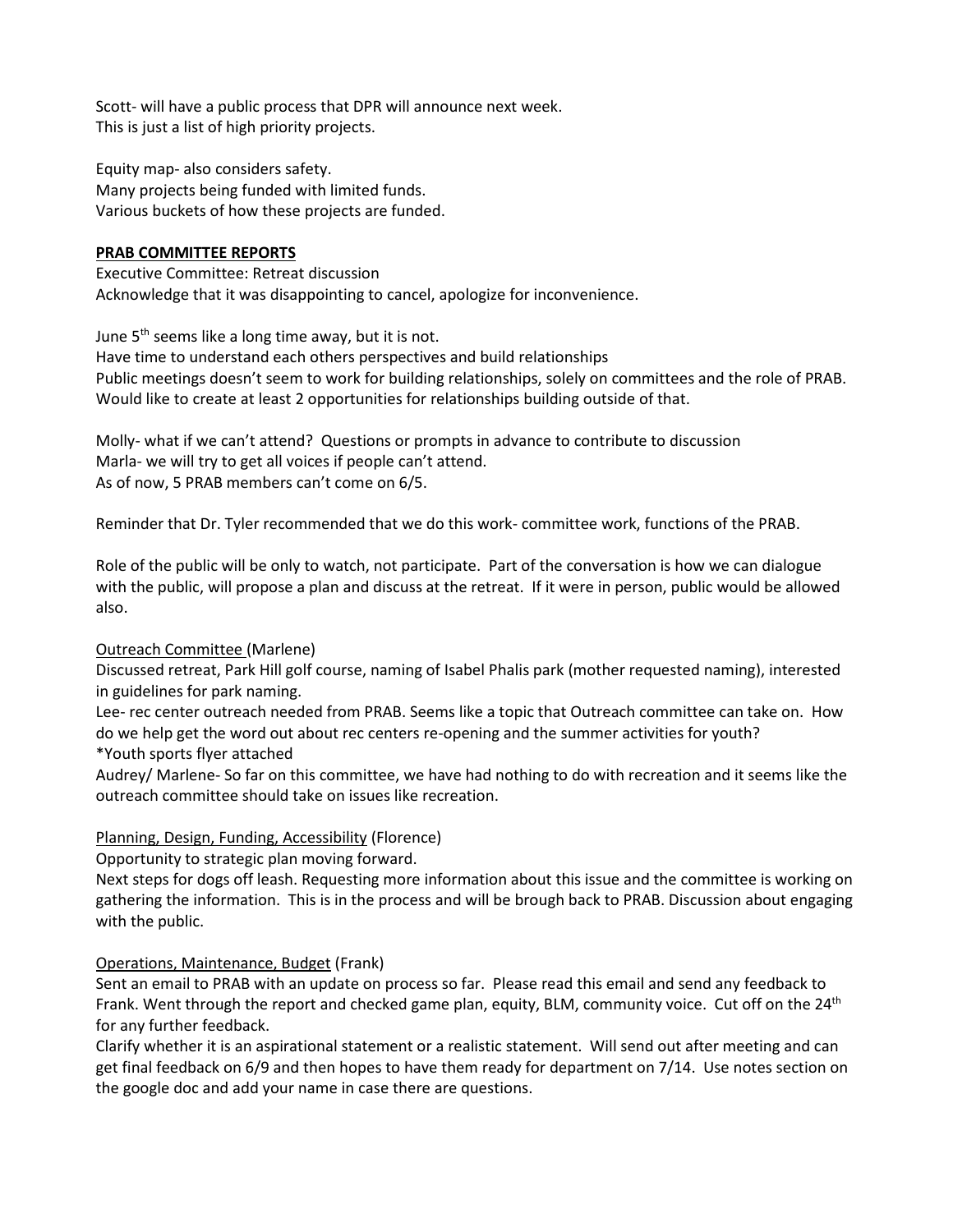# Resiliency and Sustainability (Fran)

Reviewed report from Jonathan Rogers. Some questions about how much renewable energy is being used at rec centers, etc. will meet a week earlier- may 21<sup>st</sup> at 1:00. Vicki Vargas will present info on wildlife management. Shared Canada Geese task force statement.

# *Park Hill Golf Course Update*

The meeting was rescheduled to  $18<sup>th</sup>$  of this month. No update at this time.

# **EXECUTIVE DIRECTOR'S REPORT**

# **ED Report PRAB – May 12, 2021**

# **(Presented by Scott Gilmore)**

## • **Recovery Funding**

# [Denver to receive \\$308 million in federal COVID relief funds beginning this month](https://urldefense.com/v3/__https:/t.e2ma.net/click/9jkifd/hy0i4c/9b2uer__;!!M87Ej6RJKlw!E1KYkWgkdqvujJwBtfRE2wurwYMLw9mD4llphFwcRJ5c6CH6rs7HkMx9rmLV6RGu82xkgHY$)

# • **Rules and Regs update**

The department will soon be moving forward several code updates for park and event facility permits to be more consistent with the rules and regulations. We are not changing any policies.

Currently there are some provisions in the Denver Revised Municipal Code referring to permitting that are outdated and/or no longer apply in practice to the Public Event Permit Rules and Regulations and Policy (2017, updated 2020) as well as the Athletic Permit Rules and Regulations and Policy (2018) that were recommended by the PRAB, and accepted by us. We want to ensure that the code reflects the current standards that are being done by our Permitting Division.

The code changes will affect Public Events, Athletics, Event Facility and Private Outdoor Fee-Based Activities (POFA) permits. Fees must stay in code and approved by council if they will be increased or decreased. Some of the fees will be removed as they are no longer in use and causes confusion to those who are looking to get a permit.

There are steps that the department still must take before this goes to council, but we want to make sure to let you all know that this is something coming down the pipeline. The City Attorney's Office is still working on the draft ordinance, hence why we are unable to give more specifics here.

DPR will also be moving forward an ordinance alignment related to wheeled devices and alcohol use in parks. The rules and regulations related to both these items has already been approved by PRAB and implemented within the department.

# • **Dog off leash update**

We acknowledge receipt of the Change.org petition and correspondence about the proposal and we are seeking guidance from the PRAB regarding what the next steps should be. The proposal is in contradiction to existing current city ordinances and rules and regulations, so no immediate action can be taken.

## Our next steps are to:

1) prepare a list of the pertinent ordinances and rules and regulations, both DPR's and DDPHE's;

- 2) have Denver Park Rangers prepare a report about dog related issues over the past 2 3 years;
- 3) have DDPHE Animal Control prepare a similar report to present to the appropriate PRAB Committee;
- 4) and to research whether any other city has a program or policy similar to the one being proposed.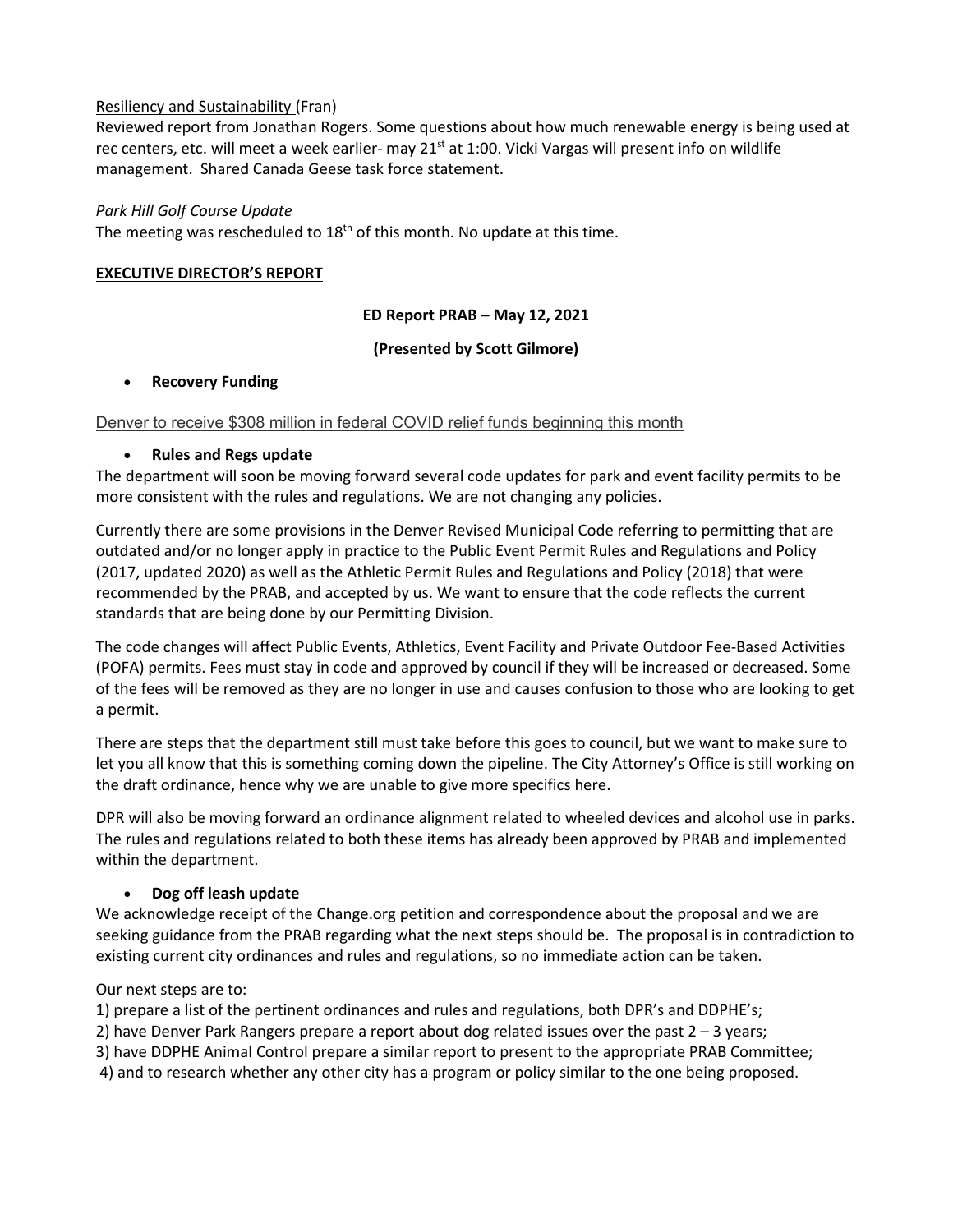# **Geese update**

The 2021 goose management efforts are underway, and so far, results of the multi-strategy approach that we use for managing goose populations in Denver parks, is proving to be successful, and showing that goose number objectives are being met. These results have also indicated that we will not be controlling goose populations through culling in 2021.

The Egg Oiling season was late this year, most likely due to the colder temperatures that hung around later than usual, causing the geese to mate and build nests later in the spring.

- Natural Resource staff, District staff, Volunteers, and USDA-Wildlife Services are all participating in the egg oiling activity (Mar – June)
- This year's Egg Oiling Permit allows egg oiling on other properties other than just park properties. We have extended our egg oiling efforts to any Denver property that gives us permission to oil eggs on, and are working with private neighborhood HOA's on this effort.
- Resident Canada goose numbers are down from last year, and previous years, showing that the culling in 2019 and 2020 was effective in reducing the resident population.
	- Recent data of the estimated Resident goose population in each of the parks where culling took place:

City Park - 50 Sloan's Lake - 68 Washington Park - 31 Garfield Park - 42 Harvey - 26 Garland – 10

- We continue to use non-lethal methods for controlling the resident populations:
	- Hazing Use of the Goosinator September through March
	- Hazing Deterring District using a Grid/Flagging system on the athletic fields to keep geese from landing
	- Coyote Silhouette Pilot Project Used volunteers to set out decoys in various parks to deter geese (Sept 2020-Mar 2021)
	- Landscape alterations from traditional bluegrass to native vegetation making park property undesirable to geese
- Continue to research and learn more about other methods and strategies and what other states are doing to control goose populations.
- We continue to work closely with USDA-Wildlife Services on goose management and research.

# **Recreation Update** 3 Fitness centers and 4 program centers opened on May 3<sup>n</sup>.

- 1. Our reopening has gone well, and the public has responded favorably.
- 2. Attendance/Registration
	- a. Week 1 attendance = 744 with an 81% attendance rate
	- b. Week 2 registrations (as of Wed) = 1131
- 3. Starting June 7
- . 3 additional fitness centers open
- a. 8 outdoor pools
- b. 4 Youth Sports camps
- c. 7 Summer in the Parks camps
- d. 14 meals sites

## **Recruitment efforts – Help**